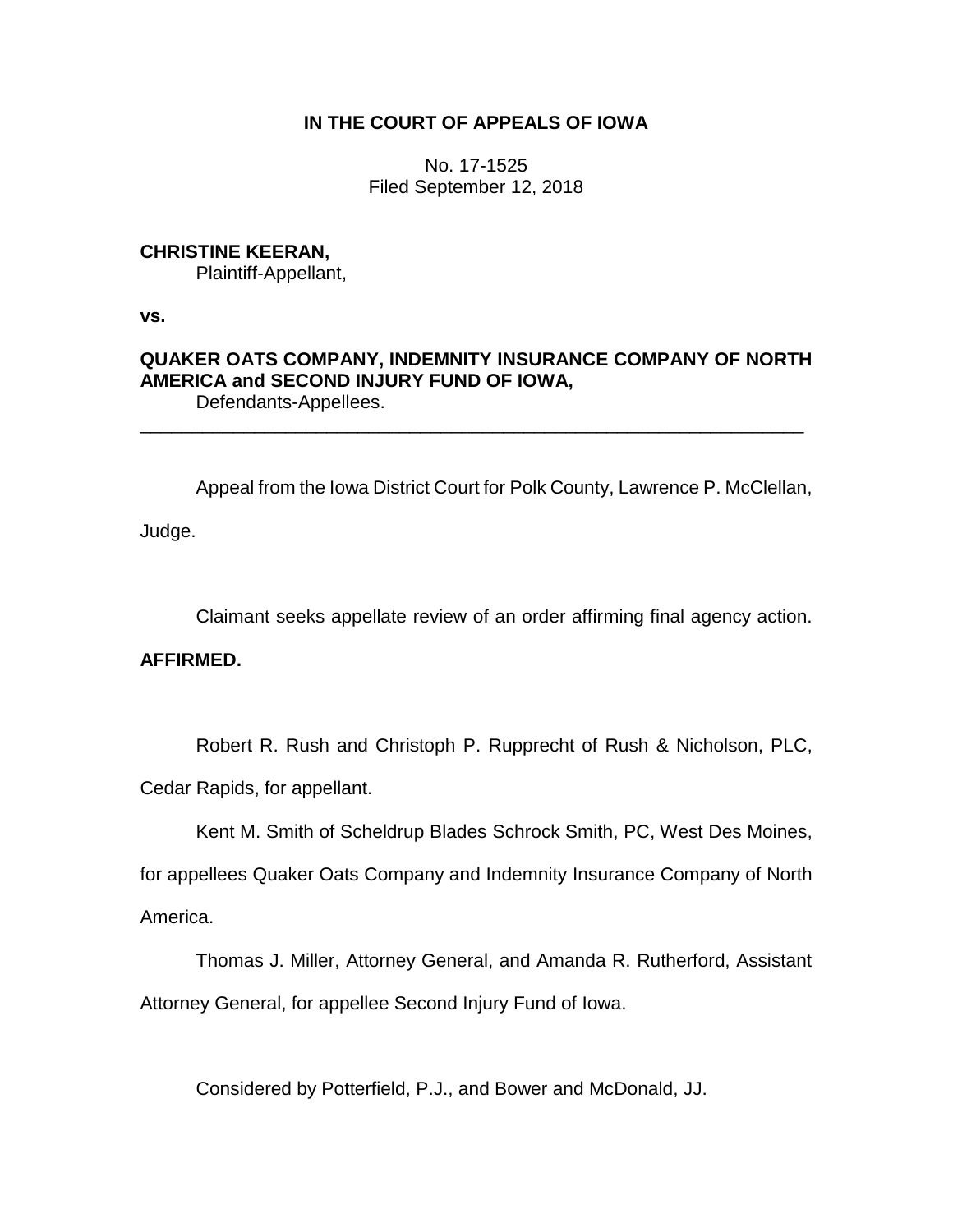#### **MCDONALD, Judge.**

Christine Keeran challenges the workers' compensation commissioner's denial of her claim for workers' compensation benefits. The agency record shows Keeran sought workers' compensation benefits for cumulative injuries to her knees allegedly sustained during the course of her employment with Quaker Oats. The deputy commissioner found Keeran failed to prove her knee injuries arose out of and in the course of her employment with Quaker Oats and denied her claim for benefits. Because the deputy commissioner found Keeran failed to meet her burden of proof on the issues of causation and compensability, the deputy commissioner concluded the remaining issues presented were moot. Keeran sought intra-agency review of the deputy's decision. The commissioner affirmed the deputy's decision in its entirety and adopted as final the relevant portions of the deputy's decision. The district court affirmed the commissioner's denial of Keeran's claim. Keeran timely filed this appeal.

I.

Our review is governed by the Iowa Administrative Procedure Act, Iowa Code chapter 17A. *See Lakeside Casino v. Blue*, 743 N.W.2d 169, 172 (Iowa 2007). The standard of review differs depending on the error alleged. *See Jacobson Transp. Co. v. Harris*, 778 N.W.2d 192, 196 (Iowa 2010). Factual challenges are reviewed for substantial evidence. *See id.* "Evidence is substantial if a reasonable mind would find it adequate to reach a conclusion." *Quaker Oats Co. v. Ciha*, 552 N.W.2d 143, 150 (Iowa 1996). "If the error is one of interpretation of law, we will determine whether the commissioner's interpretation is erroneous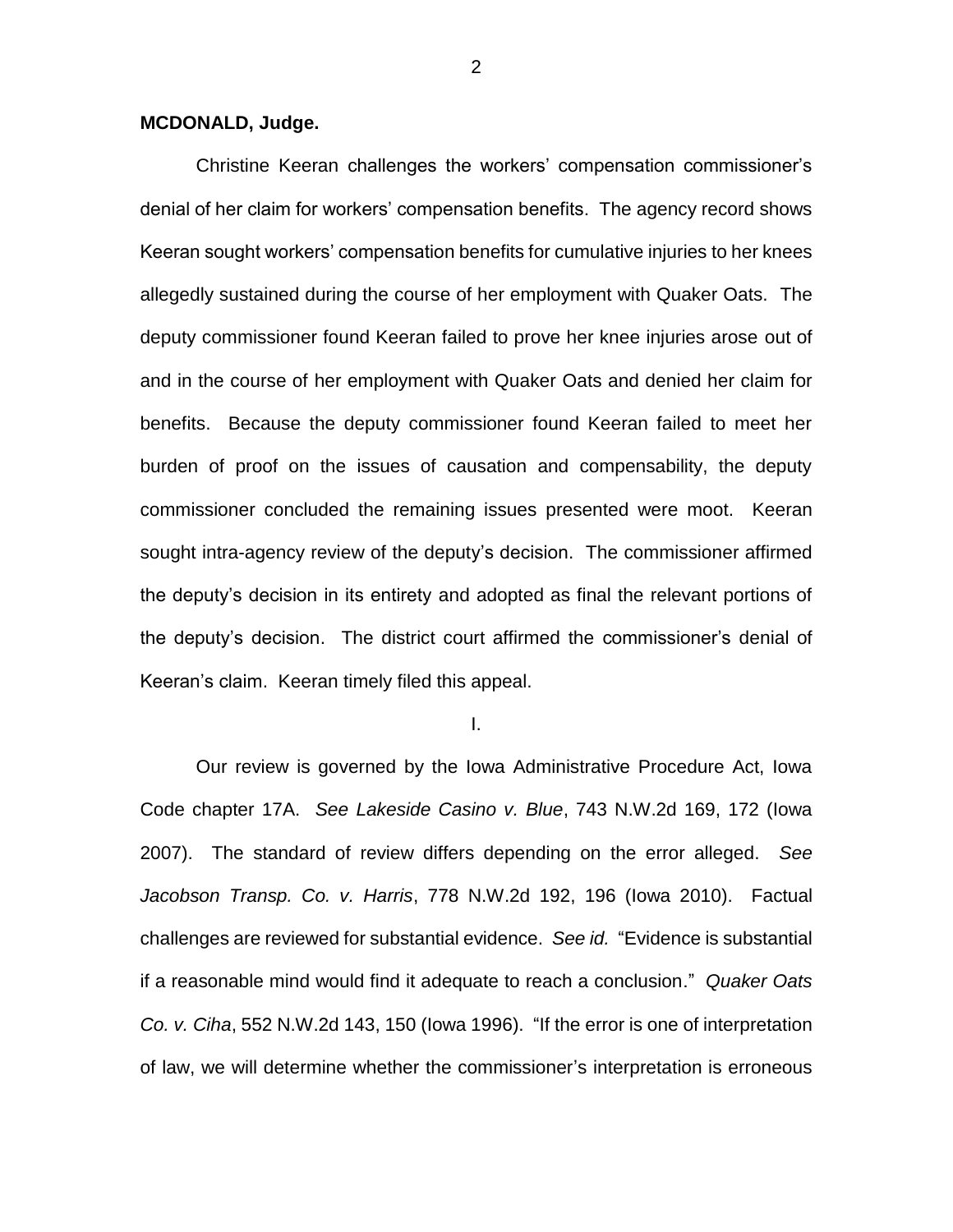and substitute our judgment for that of the commissioner." *Jacobson Transp. Co.*, 778 N.W.2d at 196.

II.

In her first claim of error, Keeran contends the agency applied the wrong legal standard to determine whether Keeran's injury and disability arose out of her employment with Quaker Oats. "When the agency exercises its discretion based on an erroneous interpretation of the law, we are not bound by those 'legal conclusions but may correct misapplications of the law.'" *Meyer v. IBP, Inc.*, 710 N.W.2d 213, 219 (Iowa 2006) (quoting *Stroup v. Reno*, 530 N.W.2d 441, 443 (Iowa 1995)).

"Our workers' compensation statute provides coverage for 'all personal injuries sustained by an employee arising out of and in the course of the employment.'" *Id.* at 220 (Iowa 2006) (quoting Iowa Code § 85.3(1) (2001)). "This statutory coverage formula gives rise to four basic requirements: (1) the claimant suffered a personal injury, (2) the claimant and the respondent had an employeremployee relationship, (3) the injury arose out of the employment, and (4) the injury arose in the course of the employment." *Id.* "The failure of any one requirement results in a denial of a claim for benefits." *Id.* To prove an injury arose out of employment, the claimant must establish a "causal connection exists between the employment and the injury." *Id.* at 222. In addition to showing a causal connection between her employment and the injury, the claimant must prove her work-related injury is the proximate cause of her disability. *See Ayers v. D & N Fence Co.*, 731 N.W.2d 11, 17 (Iowa 2007). "In order for a cause to be proximate, it must be a substantial factor." *Id.* (citation omitted).If the alleged injury resulted from the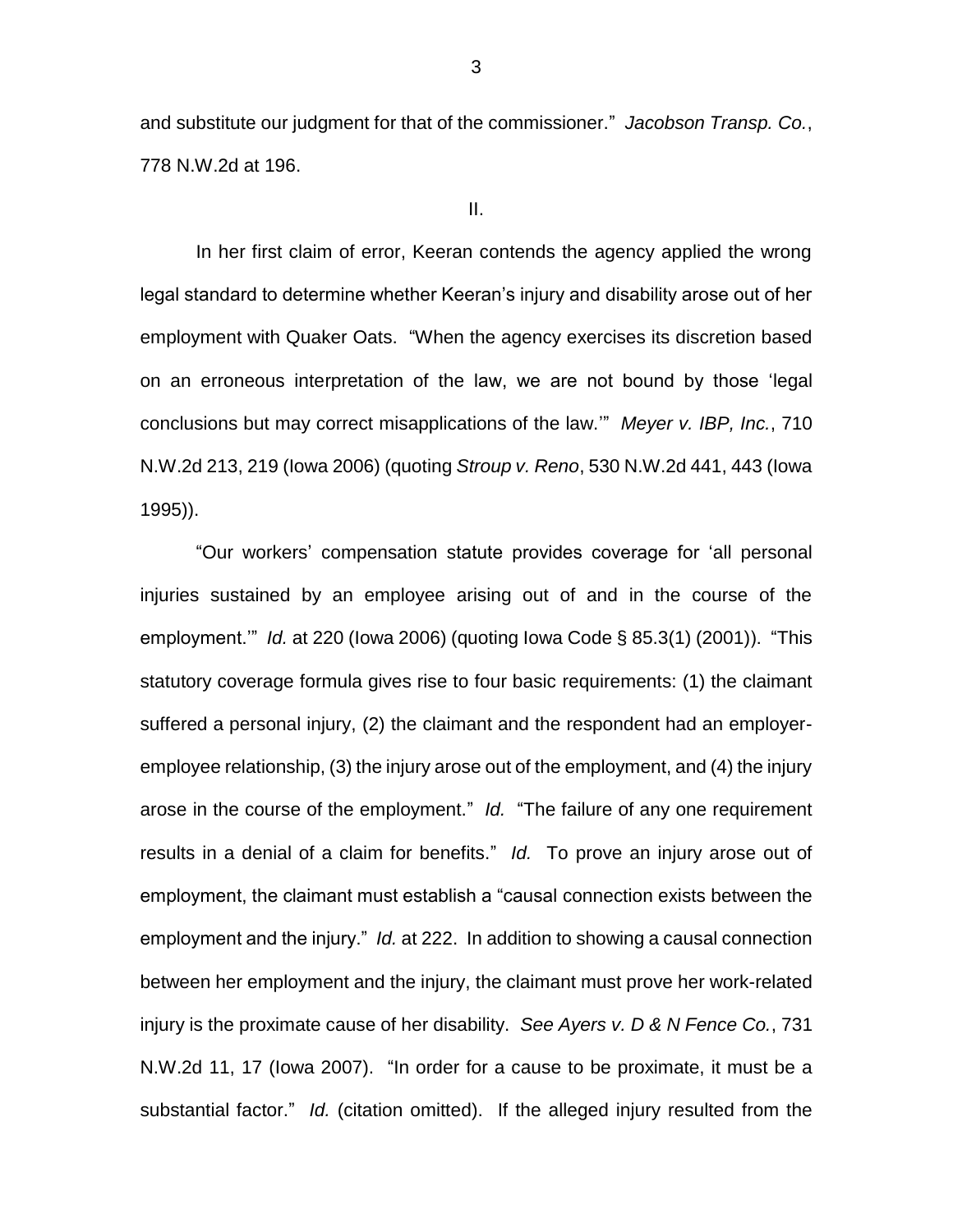worsening, aggravation, or acceleration of a preexisting condition or injury, a claimant may recover so long as she can show a causal connection between the working conditions and her injury. *See Musselman v. Cent. Tel. Co.*, 154 N.W.2d 128, 132 (Iowa 1967). "In other words, the injury must not have coincidentally occurred while at work, but must in some way be caused by or related to the working environment or the conditions of [her] employment." *Miedema v. Dial Corp.*, 551 N.W.2d 309, 311 (Iowa 1996).

We conclude the agency applied the correct legal standard to the question of causation. Here, the agency stated Keeran needed only to "show that those natural degenerative processes were accelerated, speeded up or aggravated by her work activities." This is a correct statement of the law. *See Musselman*, 154 N.W.2d at 132. In addition, the agency also stated Keeran was required to establish any injury was a proximate cause of her resulting disability. *See Ayers*, 731 N.W.2d at 17. This too was a correct statement of the law. We find no error in the agency's statement of the relevant legal principles.

III.

In her second claim of error, Keeran contends the agency's findings regarding medical causation were not supported by substantial evidence.

The record reflects the following. Keeran worked for Quaker Oats for thirtynine years. She held various hourly positions during her employment, including: sweeper, packer, baghandler, machine tender, and package line operator. These positions required manual labor and repeated physical activity, including crawling, squatting, lifting and pulling heavy items, climbing ladders, kneeling, and standing.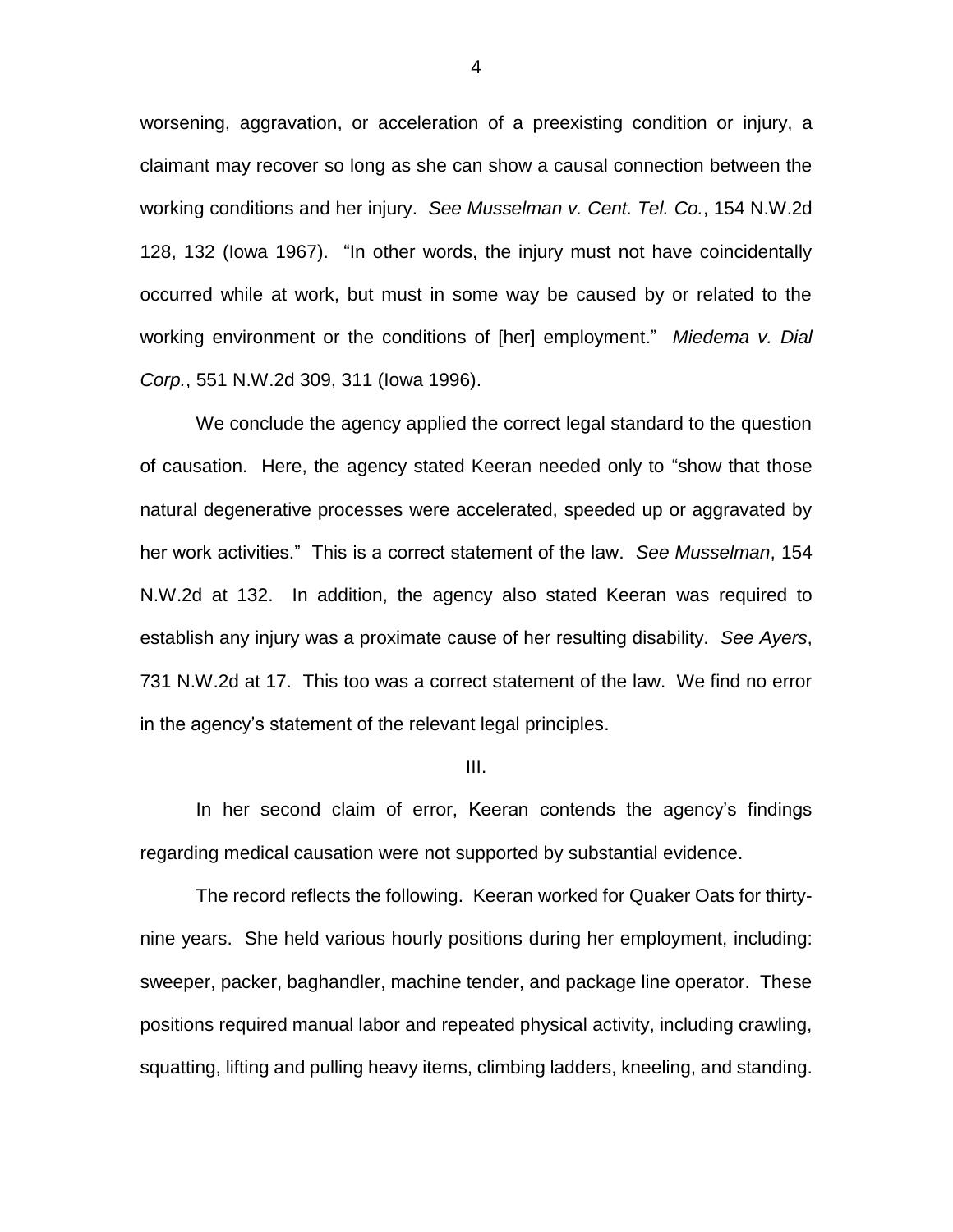Over the course of her employment, Keeran experienced pain in both of her knees. Keeran first met with Dr. Hugh MacMenamin in 2004. At that time, she indicated she had experienced knee pain for several years. Dr. MacMenamin diagnosed Keeran with arthrosis—a degenerative joint condition—in both knees.

She sought treatment again in 2009 when her primary-care physician referred her to Dr. Fred Pilcher. Dr. Pilcher noted Keeran did not suffer from a specific knee injury but recommended corrective surgery to treat her pain. Keeran did not undergo corrective surgery at that time. Keeran returned to Dr. Pilcher in mid-2010. Dr. Pilcher diagnosed Keeran with degenerative meniscus disease and degenerative arthritis in her left knee and meniscus tears and loose body in her right knee. In August of the same year, Dr. Pilcher removed Keeran from work due to her advanced knee pain although he did not attribute her knee condition to Keeran's work conditions. Later the same month, Dr. Pilcher performed arthroscopic surgery on Keeran's knees and removed a loose body from her right knee. Keeran returned to work in November without any restrictions. However, she continued to experience pain.

Keeran visited another physician, Dr. David Tearse, in September 2011. Dr. Tearse suspected Keeran's symptoms would not improve with additional surgery and recommended pool therapy instead. Keeran again visited her primary-care doctor in November and complained of her ongoing pain. The doctor referred Keeran to University of Iowa Hospitals and Clinics, Department of Orthopedics (UIHC) for another opinion.

Keeran treated with Dr. John Callaghan at UIHC in April 2012. Dr. Callaghan noted Keeran reported knee pain for the past three years. Dr.

5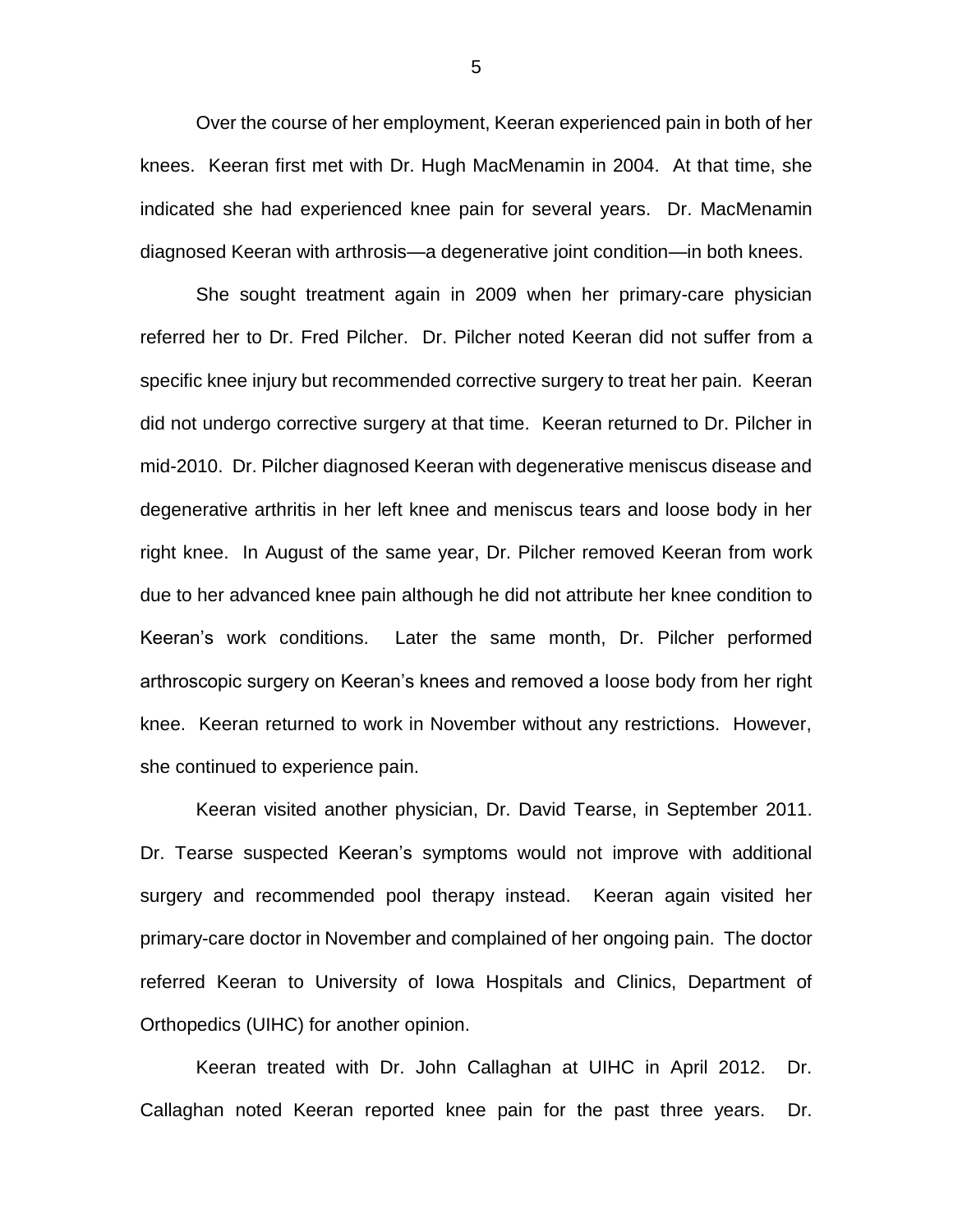Callaghan recommended knee-replacement surgery. In May, Keeran visited rheumatologist, Dr. Michael Brooks, who recommended knee-replacement surgery and noted:

She would certainly improve in terms of knee symptoms were she to quit her present work and I would expect it if she gets [knee replacements] that they would last longer if she were not stressing them at her present type of work. I would encourage her to avoid overuse of the knees in terms of climbing, squatting, kneeling or even walking and standing more than she needs to for everyday function.

In June 2012, Dr. Sandeep Munjal began treating Keeran's knee pain, and Keeran agreed to a left knee replacement. Keeran's last day of work was September 25, 2012. She underwent knee-replacement surgery without complications in October. However, she received limited improvement and underwent two rounds of surgical manipulation of her left knee. Keeran's range of motion remained limited, and, in June 2013, Dr. Munjal recommended physical therapy and advised against "ladders or lifting heavy weights."

In October 2013, Keeran underwent an independent medical exam (IME) with Dr. Stanley Mathew. When presented with the question, "Has Christine sustained a cumulative injury to her knees arising out of and in the course of her physically demanding work at Quaker Oats over 39 years?" Dr. Mathew concluded, "I do believe Christine had sustained a cumulative injury to her knees arising out of course of physically demanding work at Quaker Oats for over 30 years." Keeran shared Dr. Mathew's IME report, as well as job descriptions from Quaker Oats, with Dr. Munjal. Dr. Munjal signed a letter confirming he considered the physical demands of Keeran's work to be a contributing factor to her knee injuries.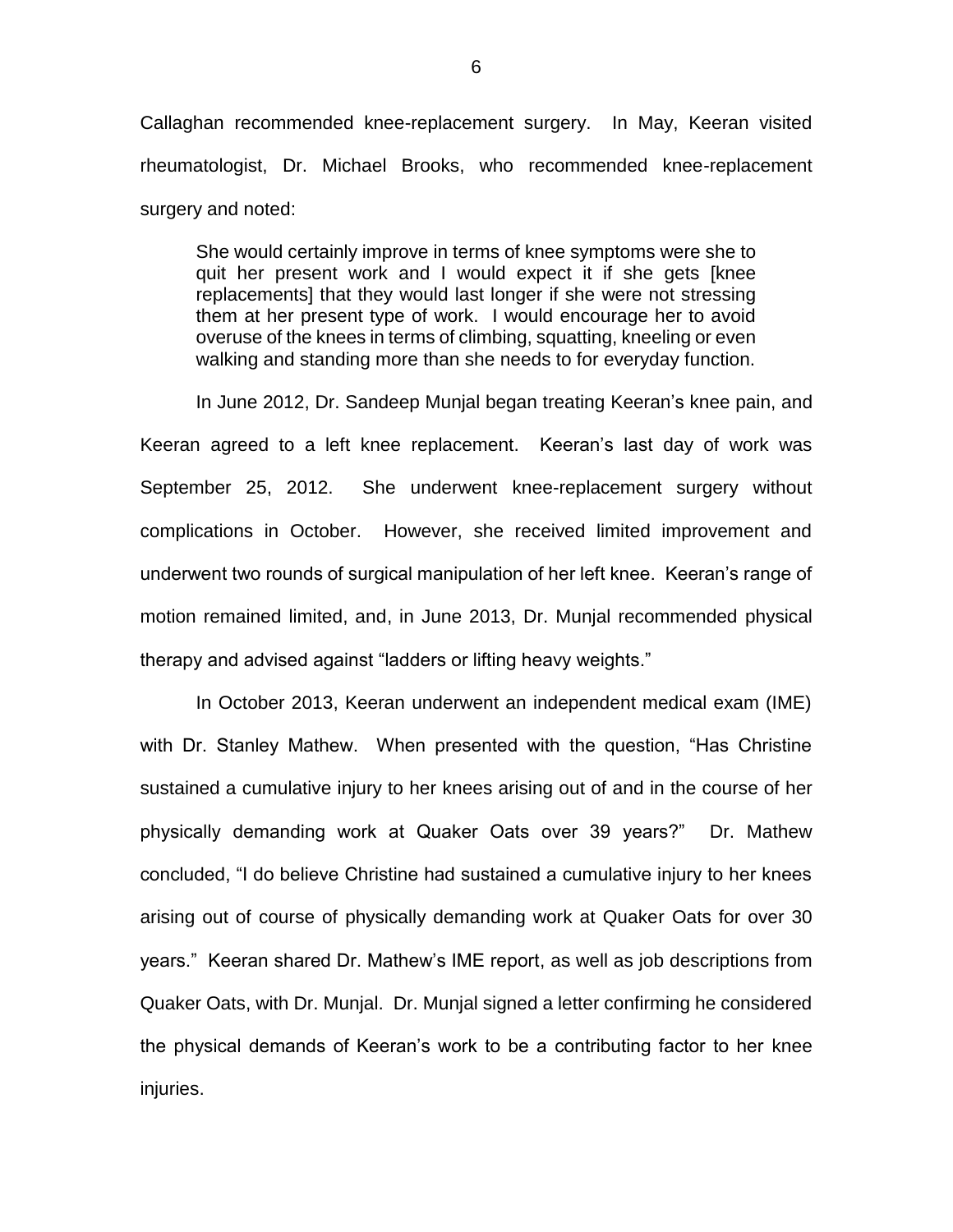In June of 2014, Keeran underwent a second IME, at Quaker Oats' request, with Dr. Thomas Gorsche. Dr. Gorsche concluded, "while it is possible that work duties of going up and down ladders continuously could aggravate and contribute to developing arthritis, I believe in this situation it would be a minor contribution at best." He went on to state:

In my opinion, since there is no specific injury that brought on her symptoms that they are more than likely related to her systematic risk factors such as her age, gender, ethnicity, genetic factors, and possibly dietary factors. It is medically possible that physical activity at work could have played a role in this, but in my medical opinion, that is unlikely. If it did play a role, in my opinion, it would be very minor.

Our resolution of Keeran's claim is controlled by the standard of review. "Medical causation 'is essentially within the domain of expert testimony.'" *Cedar Rapids Cmty. Sch. Dist. v. Pease*, 807 N.W.2d 839, 845 (Iowa 2011) (citation omitted). "Medical causation presents a question of fact that is vested in the discretion of the workers' compensation commission*." Id.* at 844. The commissioner's findings may only be disturbed if they are not supported by substantial evidence. *Id.* at 845.

Here, the agency credited Dr. Gorsche's medical opinion over the other medical opinions. The commissioner concluded Dr. Gorsche presented the most thorough opinion accounting for all of the medical evidence presented. Although this court does "not simply rubber stamp the agency finding of fact," this court also does not declare evidence insubstantial "because different conclusions may be drawn from the evidence." *See id.* We will not reverse an agency decision where "the evidence supports a different finding than the finding made by the commissioner, but . . . the evidence [also] 'supports the findings actually made.'"